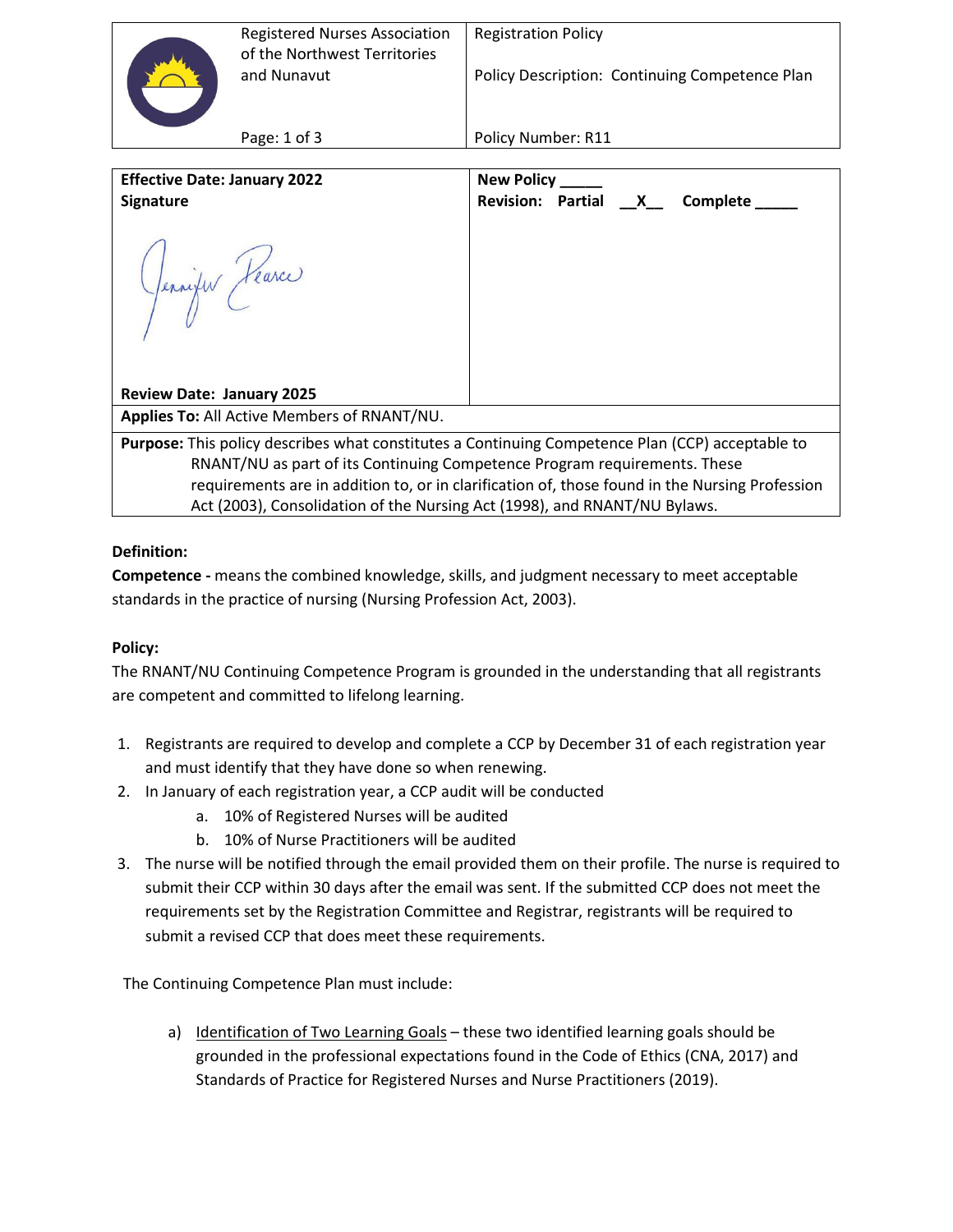

Policy Description: Continuing Competence Plan

Page: 2 of 3

Policy Number: R11

The two learning goals should demonstrate specific, measurable, achievable, realistic, and timely actions that will assist the nurse to maintain competence through further learning and development of their nursing practice.

- b) Specific Activities two or more specific activities that have been undertaken to meet the learning goals.
	- i. The document "Continuous Learning Activities Examples" available on the website, may aid the nurse in developing their CCP. This document is not a complete list of acceptable activities. Other activities may be accepted in consultation with the Registrar and Registration Committee.
- c) Evidence of Evaluation must identify how the learning activity has improved, modified, and/or changed the registrant's practice using detailed examples.

# The goals of the Continuing Competence Program are to:

- 1. Provide a process that supports quality nursing care to the public.
- 2. Support nurses in their professional commitment to lifelong learning and excellence.
- 3. Provide an annual reporting on the Continuing Competence Program to demonstrate the nursing profession's accountability to the public.

In accordance with the Nursing Professions Act Part 6, all nurses are required to complete an annual CCP. The duration of employment, being on leave, or not being registered in the current registration year does not change the requirement to provide a satisfactory CCP.

Priorities, workplaces, and personal circumstances can change, and this may alter the goals and learning activities. The expectation that a CCP will be completed by Dec  $31<sup>st</sup>$  remains.

Failure to comply with the Continuing Competence Program requirements may result in the registrant's application for reinstatement/renewal being denied. A formal complaint may be forwarded to the Professional Conduct Committee.

## **Conditions and Exceptions:**

none

## **Authority and Accountability:**

This policy is issued under the authority of RNANT/NU Board of Directors and as governed by the Consolidation of the Nursing Act (1998), Section 2; Nursing Profession Act (2003), Section 29; RNANT/NU Bylaw 2, Section 5 (4)(c) and Bylaw 4. The Board of Directors has the authority to revise this policy as required.